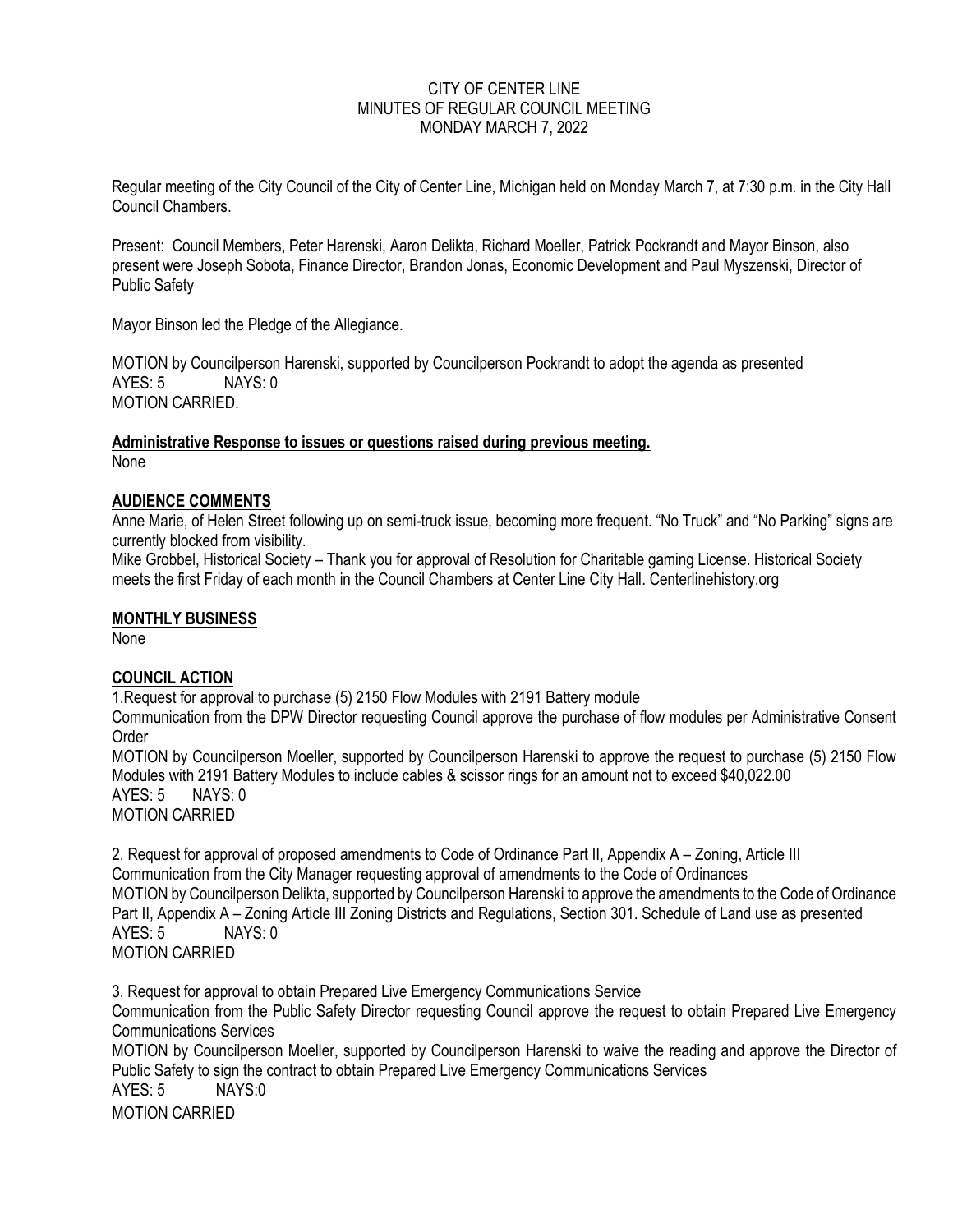4. Request approval of proposed amendment to Code of Ordinance, Goats & Swine prohibited; exception as presented Communication from the City Manager requesting Council approve the proposed amendment to Code of Ordinance, Part II, Chapter 10

MOTION by Councilperson Harenski, supported by Councilperson Pockrandt to waive the reading and approve the proposed amendment to Code of Ordinance, Part II Chapter 10 – Animals, Article 1. General, Section 10 – 1 Goats and Swine prohibited; exception, as presented

AYES: 5 NAYS:0 MOTION CARRIED

5. Request consideration to table "Splash Pad Project" Communication from the City Manager requesting consideration to table "Splash Pad Project" MOTION by Councilperson Pockrandt, supported by Councilperson Moeller to table proposed "Splash Pad Project" AYES: 5 NAYS:0 MOTION CARRIED

6. Request approval to begin negotiations with representative of the U.S. Army Reserves for Landscape Services Communication from the City Manager requesting approval to begin negotiations with representative of the U.S. Army Reserves via an Inter-Governmental Services Agreement (IGSA)

MOTION by Councilperson Moeller, supported by Councilperson Harenski to authorize the City Manager to begin formal IGSA negotiations with U.S. Army Garrison and U.S. Army Reserves for the provision of specific services by the city, or it's private service contractors

AYES: 5 NAYS:0 MOTION CARRIED

7. Request for approval of rezoning of St. Clement Cemetery from R-M Multiple Family Residential to R-2 one Family residential to allow for continued cemetery use

Communication from the City Manager requesting Council approve the rezoning of St Clement Cemetery from R-M Multiple Family Residential to R-2 one Family residential

MOTION by Councilperson Harenski, supported by Councilperson Pockrandt to approve the rezoning of St. Clement Cemetery from R-M Multiple Family Residential to R-2 one Family residential to allow for continued cemetery use AYES: 5 NAYS:0

MOTION CARRIED

**CONSENT AGENDA** (All items under the consent agenda are considered routine by Mayor and Council and will be approved by one motion, unless a Council member or audience member requests that the item be removed and added on a separate agenda item).

There were not any requests to have documents pulled, so a motion was made to approve all consent agenda items: MOTION by Councilperson Moeller, supported by Councilperson Pockrandt to approve consent agenda items AYES: 5 NAYS: 0 MOTION CARRIED.

- 1. Approval of the vouchers for the month of February, 2022
- 2. Approval of the regular council meeting minutes for February 7, 2022
- 3. Approval of Center Line Independence Festival
- 4. Approval of Annual Clean-up Day
- 5. Approval of National Day of Prayer
- 6. Approval of Center Line Lions Club Pancake Breakfast
- 7. Approval of resolution for Charitable Gaming License for Historical Society of Center Line
- 8. Approval of amendments to the employment agreement for the Public Safety Director
- 9. Approval of budget amendment